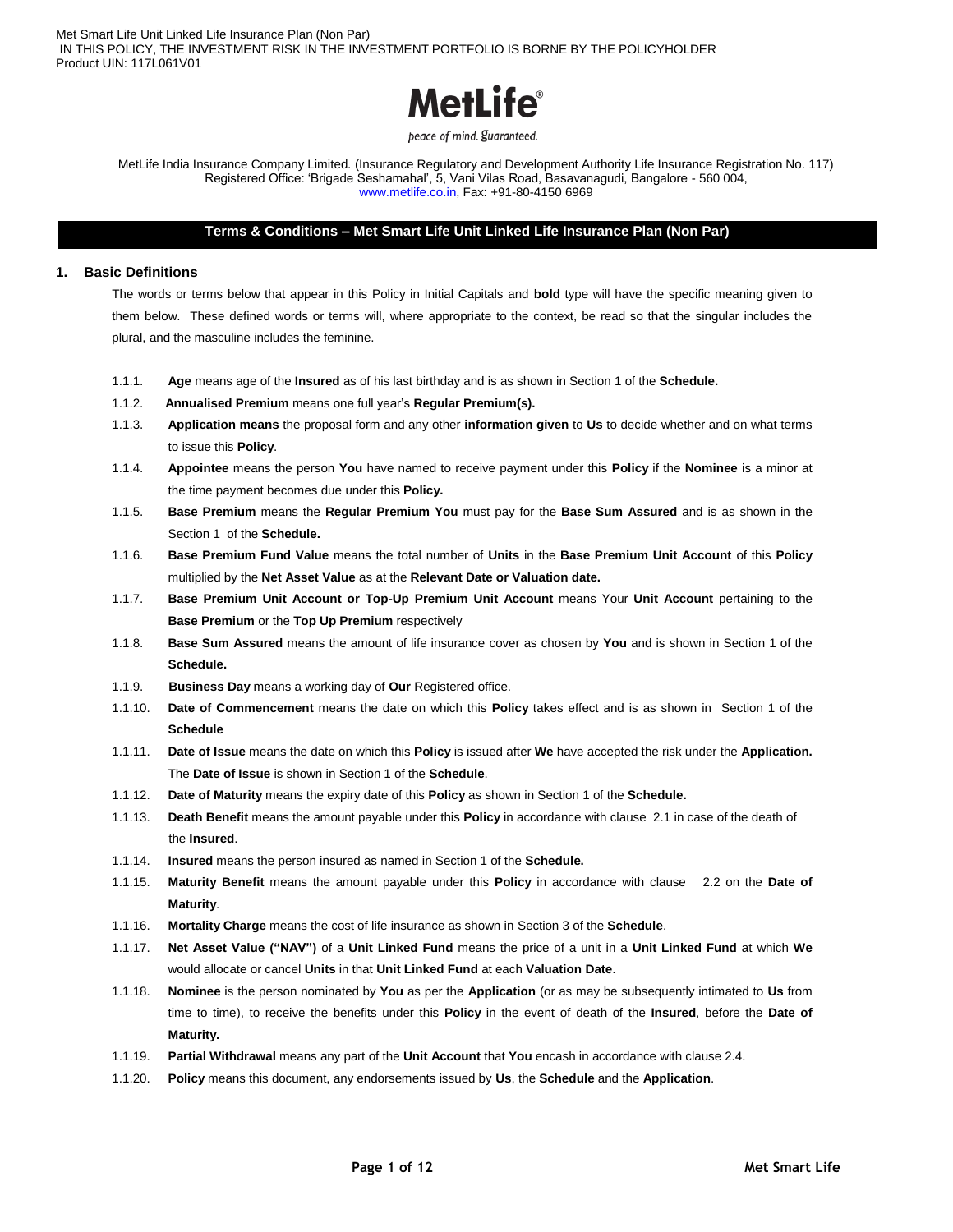- 1.1.21. **Policy Charges** means the charges shown in Section 3 of the **Schedule. Policy Charges** are applicable and will be determined in the manner shown in Section 3 of the **Schedule** subject to the terms and conditions of the **Policy.**
- 1.1.22. **Policy Month** means the one month period between the **Date of Commencement** and every subsequent month thereafter until the **Date of Maturity.**
- 1.1.23. **Policy Term** means the period between the **Date of Commencement** and the **Date of Maturity**.
- 1.1.24. **Policy Year** refers to the one year period between the **Date of Commencement** and every subsequent year thereafter until the **Date of Maturity.**
- 1.1.25. **Premium Payment Term** means the period for which the premiums are payable and is as shown in the Section 1 of the Schedule
- 1.1.26. **Regular Premium** refers to the amount which **You** must pay either yearly, half yearly, quarterly, or monthly for the **Base Sum Assured** during the **Premium Payment Term** and is as shown in the **Schedule.**

#### 1.1.27.**Relevant Date means** :

- 1.1.27.1. **Our** date of receipt of **Your** written notice for switches, **Partial Withdrawal**, **Surrender** or free-look cancellation.
- 1.1.27.2. **Our** date of receipt of notice of the death of the **Insured** in the case of a **Death Benefit** claim.
- 1.1.27.3. The **Date of Maturity** in the case of a **Maturity Benefit** claim.

The rules in this regard are as follows:

- If the request is received before 15.00 hours on a **Business**/Working Day, the corresponding **Valuation Date** is the same business/working day.
- If the request is received after 15.00 hours on a **Business**/Working Day, the corresponding **Valuation Date** is the next **Business**/working day.
- 1.1.28. **Schedule** means the **Schedule We** issue along with any annexure, unit statement, tables or endorsements attached to it from time to time
- 1.1.29. **Surrender** means **Your** termination of the **Policy** before the **Date of Maturity**
- 1.1.30. **Surrender Value** means the amount payable in accordance with clause 2.3, and is the **Total Fund Value** less the Surrender Charge shown in the Section 3 of the **Schedule.**
- 1.1.31. **Top-up Premium** means the single sum amount **You** may optionally pay in addition to the **Base Premium** which is subject to **Our** rules and limits which may be revised at **Our** sole discretion from time to time.
- 1.1.32. **Top-Up Premium Fund Value** means the number of **Units** in the **Top-Up Premium Unit Account** of this **Policy** multiplied by the **Net Asset Value** as on the **Relevant Date or Valuation Date.**
- 1.1.33. **Total Fund Value** means the sum of the Base **Premium Fund Value** and the **Top-Up Premium Fund Value** under this **Policy** as on the **Relevant Date or Valuation Date**.
- 1.1.34. **Unit Linked Fund** means a separately identifiable investment-linked fund set up and managed by **Us** for the purpose of achieving the objectives of the fund. The **Unit Linked Funds** available under this **Policy** are mentioned in Section 2 of the **Schedule**
- 1.1.35. **Unit** means a notional and proportionate part of the **Base Premium Unit Account** or **Top-Up Premium Unit Account** created upon the allocation of **Base Premium** or **Top-up Premium**.
- 1.1.36. **Unit Account** means the notional accounts that **We** administer in which **Your Unit**s pertaining to **Base Premium** or **Top-Up Premium** are allocated or redeemed.
- 1.1.37. **Valuation Date** means the date on which the assets to which a **Unit Linked Fund (s)** is/are referenced, are valued and the date on which **NAV (s)** is**/** are determined.
- 1.1.38. **We**, **Us** or **Our** means MetLife India Insurance Company Limited.
- 1.1.39. **You** or **Your** means the Policyholder, as named in Section 1 of the **Schedule**

## **2. Policy Benefits**

Met Smart Life is the name of the product offered by us under this **Policy**. It is a non-participating unit linked life insurance plan, which matures on the **Date of Maturity**, **Your Policy** provides the following benefits: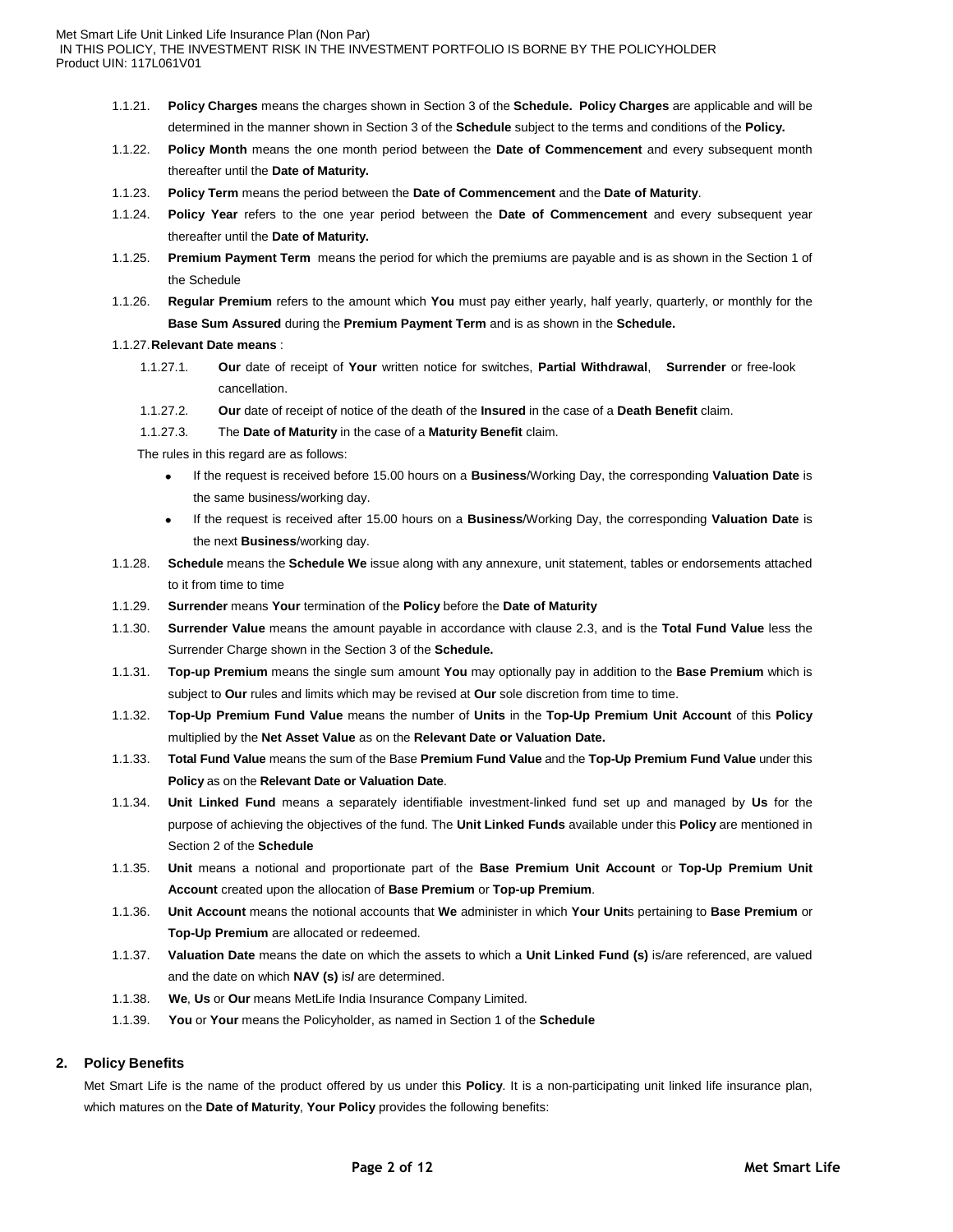## **2.1. Death Benefit**

- 2.1.1. If the **Insured** dies before attaining the age of 60 during the **Policy Term**, then **We** will
	- pay **You** or **Your Nominee** the higher of:
		- (a) The **Base Premium Fund Value** as on the **Relevant date;** or
		- (b) The **Base Sum Assured,** less any **Partial Withdrawals** made from the **Base**

**Premium Unit Account** in the 24 months preceding the **Insured's** death.

2.1.2. If the **Insured** dies during the **Policy Term** having attained the age 60, then. **We** will pay **You** 

or **Your Nominee** the higher of:

- (a) The **Base Premium Fund value** as on the **Relevant date;** or
- (b) The **Base Sum Assured** less the higher of:
	- (i) any **Partial Withdrawals** made from the **Base Premium Unit Account** in the 24 months preceding the **Insured's** death; or
	- (ii) any **Partial Withdrawals** made from the **Base Premium Unit Account** after the **Insured** having attained the age of 60.
- 2.1.3. If the **Insured** dies during the **Policy Term** before the age of 7 years, then **We** will pay **You** or **Your Nominee** the **Base Premium Fund Value**. If the **Age** at entry of the **Insured** is less than seven years, then risk cover will commence from the beginning of the **Policy Year** coinciding with or immediately following the attainment of **Age** seven of the **Insured.** The mortality charge deduction will also commence from the corresponding risk commencement date as mentioned above.
- 2.1.4. In addition to whichever of the payments is due as **Death Benefit** under 2.1.1, 2.1.2 or 2.1.3 above, **We** will pay **You** or **Your Nominee** the **Top–Up Premium Fund Value**, in the event applicable.

Any **Policy Charges** that accrued during the grace period will be deducted from any payment to be made.

## **2.2. Maturity Benefit**

 The **Policy** matures on the Date of Maturity as shown in Section 1 of the Schedule, upon the **Insured** attaining 99 years of age. If the **Insured** is alive on the **Date of Maturity**, then **We** will pay **You** the **Total Fund Value** of this **Policy** as on the **Relevant Date.** 

## **2.3. Surrender Value**

- 2.3.1. A **Surrender Value** is only payable after the first three (3) **Policy Year**s. The **Surrender Value** will be the **Total Fund Value** less the Surrender Charge shown in Section 3 of the **Schedule**.
- 2.3.2. Upon **Surrender** of **Policy** during the first 3 years, the **Total Fund Value** reduced by applicable surrender charges will be frozen to be settled at the end of three years from the **Date of Commencement** of the **Policy**
- 2.3.3. For the purpose of computing the **Surrender Value**, the **Total Fund Value** in the **Unit Account** will be determined using the **Net Asset Value** as on the **Relevant Date.**
- 2.3.4. In circumstances that **We** may determine as being exceptional, **We** may defer the **Surrender** of the **Policy** for a period not exceeding thirty days (30) from the date of request for **Surrender**. Examples of such circumstances are:
	- (i) When one or more stock exchanges which provide a basis for valuation for a substantial portion of the assets of the fund are closed other than for ordinary holidays.
	- (ii) When, as a result of political, economic, monetary or any circumstances that are out of **Our** control, the disposal of the assets of the **Unit-Linked Fund(s)** are not reasonable or would not in **Our** view be reasonably practicable without being detrimental to the interests of the remaining policyholders invested in the **Unit-Linked Fund(s).**
	- (iii) During periods of extreme market volatility during which surrenders would, in **Our** opinion, be detrimental to the interests of the existing policyholders invested in the **Unit-Linked Fund(s).**
	- (iv) In case of natural calamities, strikes, war, civil unrest, riots and bandhs;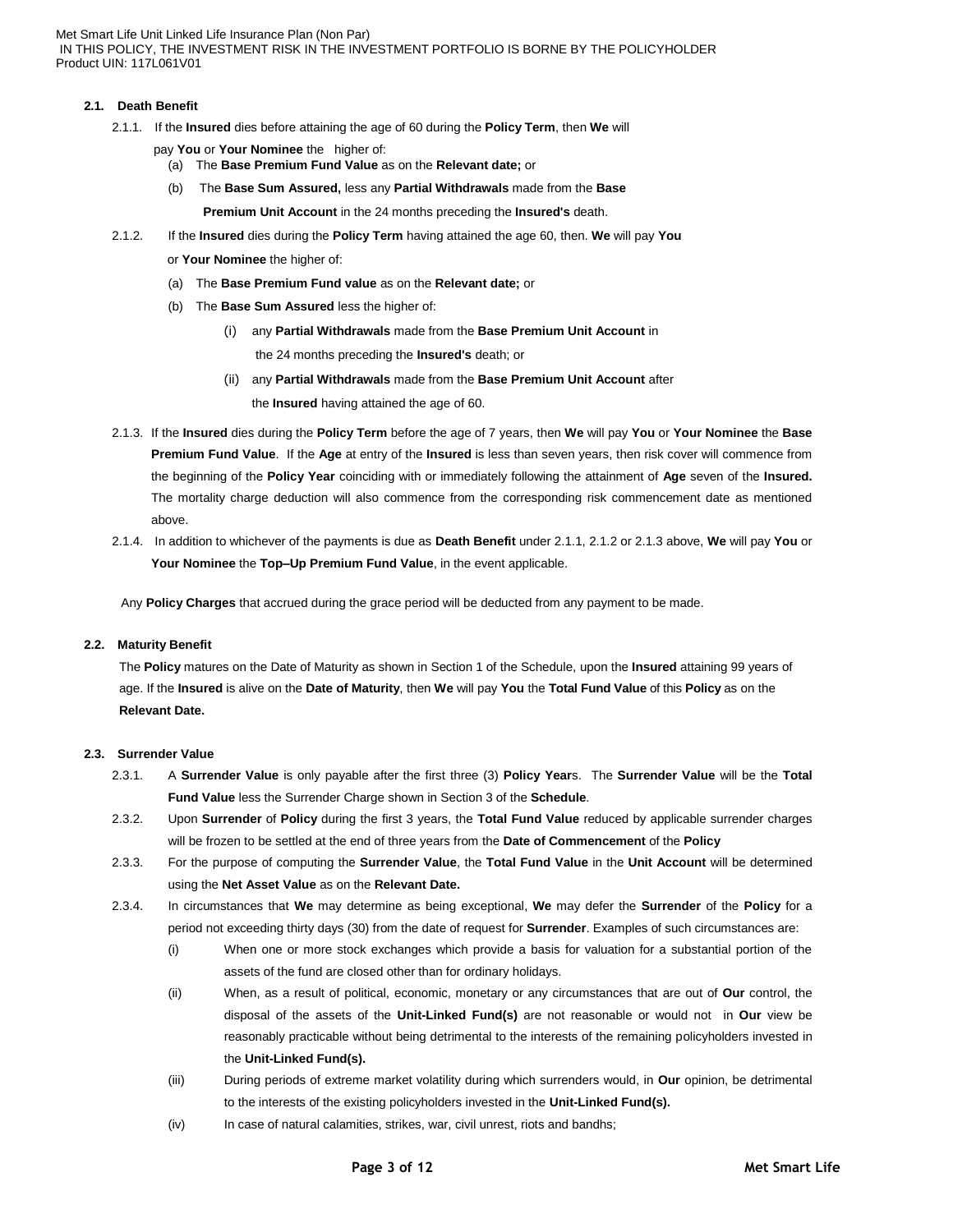- - (v) In the event of any circumstance of force majeure or disaster that affects **Our** normal functioning.

#### **2.4. Partial Withdrawals**

- 2.4.1. **Partial Withdrawals** can be requested from the **Total Fund Value** if (a) the **Policy** has been is in force for at least five (5) years & five (5) years have elapsed from the **Date of Commencement,** (b) all due Regular Premiums have been paid for at least five (5) years, and (c) the Insured is at least 18 years of age.
- 2.4.2. Requests for any **Partial Withdrawals** must be given to **Us** in writing and must specify the amount or **percentage of the Total Fund Value** to be partially withdrawn. No **Partial Withdrawal** will be processed if (a) the amount of **Partial Withdrawal** is less than Rupees Five Thousand (Rs. 5,000/-), or (b) the amount of **Partial Withdrawal** exceeds 25% of the **Total Fund Value** (this condition is not applicable if all due premiums have been paid for atleast **10 Policy Years)** or (c) the **Total Fund Value** after any **Partial Withdrawal** would be less than the sum of 120% of the **Annualised Premium** and surrender charges requests will be processed subject to **Our** approval which will be based on the applicable **Unit Linked Fund** rules as on the Relevant Date.
- 2.4.3. Two (2) **Partial Withdrawals** in each **Policy Year** will be processed free of charge. For every **Partial Withdrawal** thereafter, the Partial Withdrawal Charge mentioned in Section 3 of the **Schedule** shall be applicable.
- 2.4.4. Partial Withdrawals will be effected by first canceling any **Units** in the **Top-Up Premium Unit Account** if the **Top-Up Premium** has been invested for at least three (3) years from the date of its receipt. This condition shall not apply if the **Top-Up Premium** is credited to the **Policy** in the three (3) **Policy Years** immediately before the **Date of Maturity.**

# **2.5. Loans**

No loans are available under this **Policy**.

#### **3. Premium Provisions**

**You** are required to pay Regular Premiums on the due dates during the Premium Payment Term. The **Premium Payment Term** chosen by you is shown in Section 1 of the Schedule.

#### **3.1 Regular Premium**

- 3.2.4 **You** must pay the amount of **Regular Premium** as shown in section 1 of the **Schedule** on or before its due date. Regular Premiums received before the due date shall be credited to your **Policy** only on the due date.
- 3.2.4 **You** may only change the frequency of premium payment with **Our prior** written approval, and such approval if given will only be effective from the following **Policy Year**
- 3.2.4 **All amou**nts payable to **Us** or by **Us** shall be paid in Indian Rupees and will be payable or paid at **Our** Corporate Office, Registered Office, Regional Office or any other office.

## **3.2 Top – Up Premium**

- 3.1.1 **You** may pay **Top-up Premium** if **You** have paid **Your Regular Premium** as required. **You** must clearly inform **Us**  when **You** are paying **Top-up Premium**, otherwise:
	- 3.1.1.1 If the amount paid is equal to the **Regular Premium** due, then it will be accepted as the **Regular Premium** payable on the next due date.
	- 3.1.1.2 If the amount paid is less than the **Regular Premium** due, then it will be held in an interest free deposit account for up to 45 days and, when the next installment of **Regular**

**Premium** is due, it will be taken as part payment of the **Regular Premium** then due, provided the balance **Regular Premium** is paid by **You** on that date, else the same shall be returned to **You**. If 45 days pass without the next installment of **Regular Premium** becoming due, then **We** will refund the amount to **You** without interest.

3.1.2 The **Top-Up Premium** can be paid at any time. Each **Top-Up Premium** shall not be less than the then prevailing minimum amount (currently set as Rupees Five thousand (Rs 5,000)) and not more than 25% of the total **Annualized Premiums** paid as on the date **You** wish to pay **Top-Up Premium**.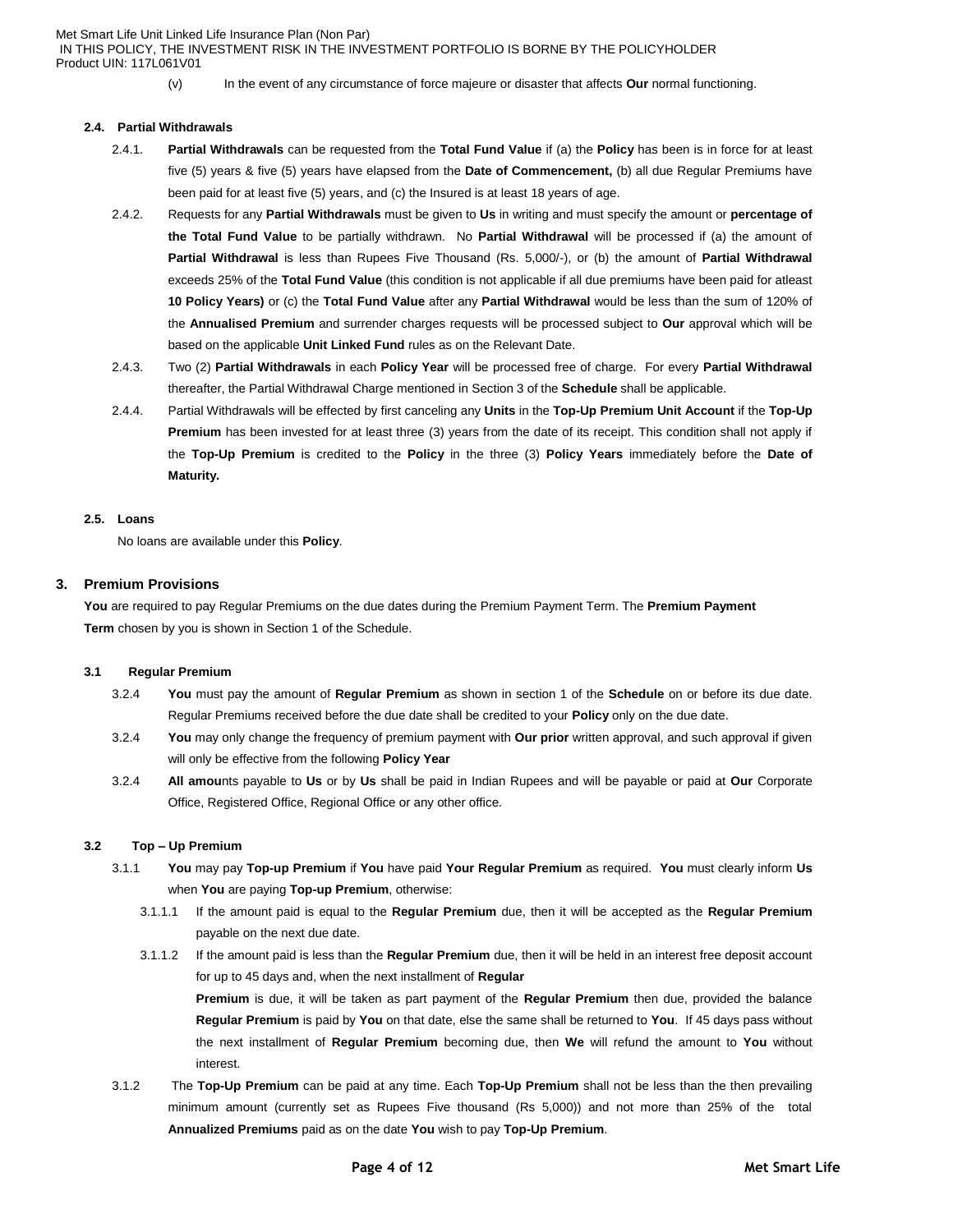- 3.1.3 Allocation of the **Top-Up Premiums** shall be subject to the rules, if any, of the applicable **Unit Linked Fund**.
- 3.1.4 Top-Up Premium paid is subject to a lock-in period of 3 years from the date of payment for effecting Partial Withdrawals. However such lock-in period shall not be applicable to **Top-Up Premiums** paid during the last 3 years of the **Policy Term**.

## **3.2 Premium Discontinuance**

- 3.2.1 If **You** fail to pay **Regular Premium** due on the due date, then **We** will allow a grace period of 30 days (15 days if Regular Premium is due monthly).
- 3.2.2 If the **Regular Premium** due is not paid within the grace period and this occurs in the first 3 **Policy Year**s, then upon the expiry of the grace period, the life cover will immediately cease to exist and the **Policy** will lapse with effect from the due date of first unpaid **Regular Premium**. **We** will cease deducting **Mortality Charges**, however Policy Administration Charges and Fund Management Charges will continue to be levied as shown in Section 3 of the **Schedule**. The **Units** in **Your Unit Account** shall be subject to the performance of the underlying **Unit Linked Funds** and the applicable Fund Management Charges will be deducted from the **Unit Account**. **You** may apply to reinstate the **Policy** within 2 years from the due date of the first unpaid **Regular Premium** subject to the reinstatement conditions set out in 3.3.4 below. If the **Policy** is not reinstated within 2 years then it will automatically terminate at the earliest of the following:
	- 3.2.2.1 The later of the end of the 2 year period (as mentioned above) or the commencement of the fourth **Policy Year**, in which case **We** will pay **You** the **Surrender Value** as on the **Relevant Date;** or
	- 3.2.2.2 The death of the **Insured**, in which case **We** will pay **You** the **Total Fund Value** as on the **Relevant Date**
	- 3.2.2.3 The **Total Fund Value** becoming insufficient to meet the **Policy Charges** as they fall due;
- 3.2.3 If the **Regular Premium** due is not paid within the grace period and this occurs after the first 3 **Policy Year**s during which time all **Regular Premium** due has been paid, then the **Policy** will remain in full force for 2 years from the due date of the first unpaid **Regular Premium** and the **Policy Charges** shown in Section 3 of the **Schedule** will continue to be deducted.

**Policy** may automatically terminate earlier within the 2 year period if the **Fund Value** becomes equal to the sum of 120% of **Annualised Premium** and applicable surrender charges, at which time the **Surrender Value** will become payable, subject to 3.3.4 & 3.3.5 below, **You** may:

- 3.2.3.1 Apply to reinstate the **Policy** within 2 years from the due date of the first unpaid **Regular Premium** subject to the reinstatement conditions at 3.3.4 below; or
- 3.2.3.2 Surrender the policy in which case **We** will pay **You** the **Surrender Value** as on the **Relevant Date**; or
- 3.2.3.3 If **You** do not exercise any of these option within the 2 year period then the **Policy** shall automatically terminate at the end of the 2 year period **We** will pay **You** the **Surrender Value** per 2.3 above.
- 3.2.4 The reinstatement of the **Policy** and the terms on which it is reinstated will be in **Our** sole and absolute discretion. **We** shall not reinstate the **Policy**, unless:
	- 3.2.4.1 **You** have given written notice to **Us** of **You**r intention to reinstate at least 7 days before the end of the 2 year period from the due date of the first unpaid **Regular Premium**; and
	- 3.2.4.2 **You** meet **Our** underwriting requirements, at the time of reinstatement and
	- 3.2.4.3 **You** provide **Us** with all the information and documentation that **We** may seek for the purposes of reinstatement; and
	- 3.2.4.4 **You** have agreed to such terms that **We** may seek or impose as a condition of reinstatement; and
	- 3.2.4.5 **You** have paid all unpaid **Regular Premium** due between the date of default to the proposed date of reinstatement and
	- 3.2.4.6 **You** agree to the deduction of applicable **Policy Charges**; and
	- 3.2.4.7 **You** agree that any reinstatement to which **We** consent shall only be effective from the date of **Our** written endorsement of reinstatement.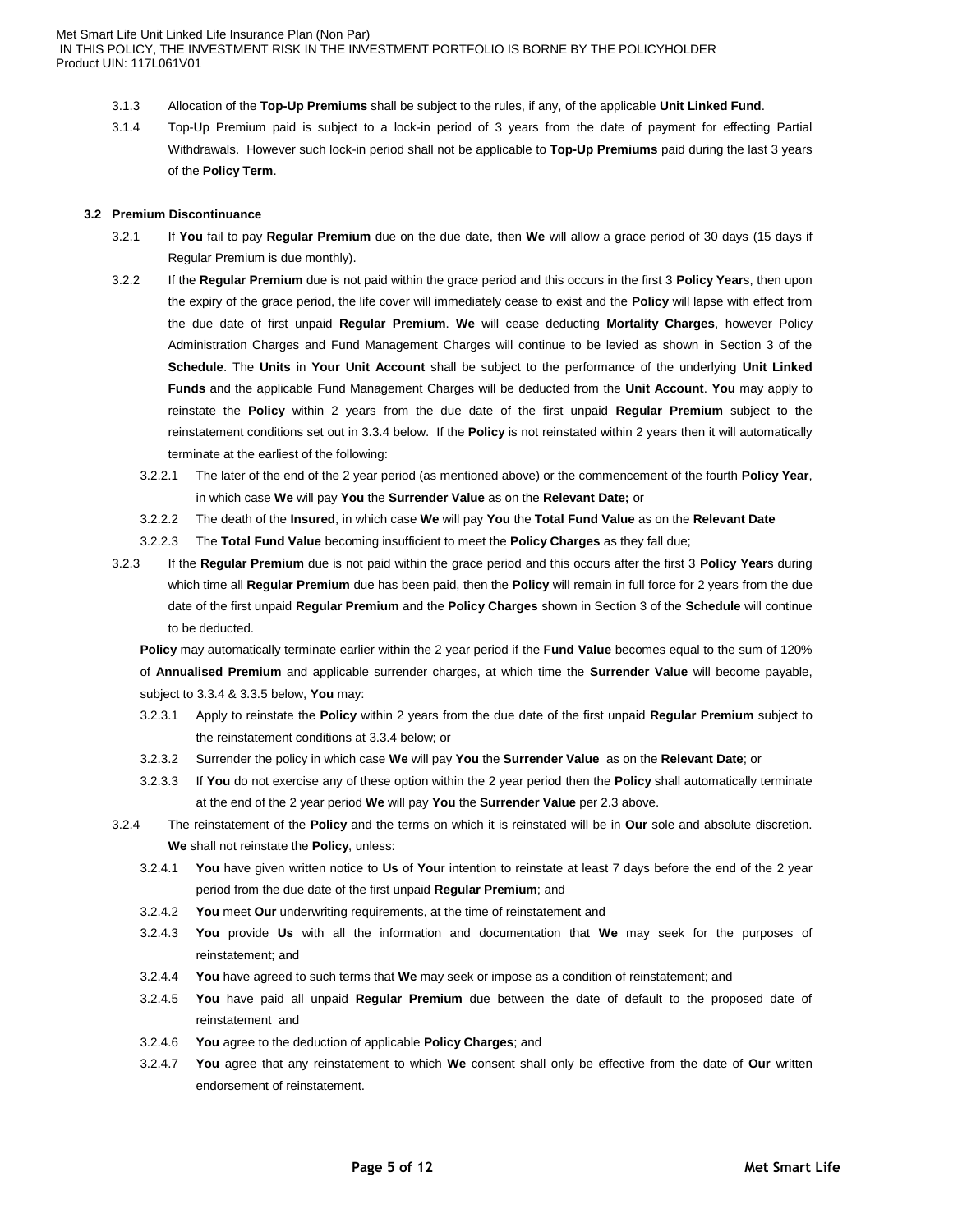3.2.5 **Premium Holiday** : **You** may choose to continue **Your Policy** without paying future **Premiums**, provided the due **Premiums** have been paid for atleast first Five (5) years and Five (5) years have elapsed from the **Date of Commencement** of **Your Policy**. **We** will continue to keep the Policy in force by deducting all applicable charges until the **Total Fund Value** does not fall below an amount equivalent to 120% of **Annualised** First Year Premium and applicable Surrender Charge, at which time the **Surrender Value** will become payable. During Premium Holiday period Fund switches and **Partial Withdrawals** are allowed subject to the criteria for the same.

## **3.3 Premium Redirection**

All premiums (including **Top –up Premium**) will be allocated to the funds specified in **Your** application and allocated in the proportion also specified in **Your** application. **You** may change the premium allocation proportion once every **Policy Year** free of charge. The second and subsequent changes in a **Policy Year** will attract the Miscellaneous Charge specified in Section 3 of the Schedule. Any change **You** make must comply with the applicable rules of the **Unit Linked Funds**, if any, and will only be processed if (a) the sum of the proportionate allocations is equal to one hundred percent (100%); and (b) the allocation proportion for any one fund is at least twenty percent (20%) of the premium.

## **3.4 Switches between Unit Linked Funds**

- 3.4.1 In addition to requesting a change in premium allocation between **Unit Linked Fund/(s)** (subject to the applicable rules, if any, of the **Unit Linked Fund/(s**), **You** may also request a switch between existing investments in **Unit Linked Funds**. (subject to their applicable rules). **Your** request to switch between **Unit Linked Funds** must be made to us in writing..
- 3.4.2 The first twenty four (24) switches are free of charge in a **Policy Year**. Any subsequent switch in the same **Policy Year** will be charged as shown in section 3 of the **Schedule**.
- 3.4.3 The minimum amount of any switch must be at least Rupees five thousand (Rs. 5000/-).

#### **3.5 Change in Base Sum Assured & Regular premium**

- 3.5.1 **You** may choose to increase the Base Sum Assured, keeping the same **Annualised Premium,** subject to the **Insured** satisfying the underwriting requirements as called for by Us.
- 3.5.2 Decrease in **Base Sum Assured** is allowed, keeping the same **Annualised premium,** provided the decreased **Base Sum Assured** is at least equal to minimum **Base Sum Assured** applicable at the time of commencement of **Policy.**  The **Base Sum** Assured once decreased will not be allowed to be increased in future.
- 3.5.3 Increase in **Regular Premium** is not allowed in this **Policy.**
- 3.5.4 Decrease in **Regular Premium** is allowed after completion of 5 **Policy Years**, provided the reduced **Annualised Premium** is at least Rupees Thirty Six Thousand (Rs.36,000) for annual and half-yearly modes and Rupees Forty Eight Thousand (Rs.48,000) for other modes. **You** will be allowed to revert to the original **Regular Premium** chosen at inception only once during the **Policy Term**. The increase or decrease in **Regular Premium** will lead to proportionate increase/decrease in **Base Sum Assured.**
- 3.5.5 Simultaneous increase or decrease in **Base Sum Assured** or **Regular Premium** is not allowed.
- 3.5.6 Change in **Base Sum Assured** or **Regular Premium** will be allowed only after completion of **5 Policy Years** from the **Date of Commencement** of **Policy. You** should intimate **Us Your** intent to change **Regular Premium** and /or **Base Sum Assured at least** 60 days prior to the commencement of the next **Policy Year.**
- 3.5.7 Change in **Base Sum Assured** or **Regular Premium** is allowed provided **Policy** is in force and all due **Regular Premiums** have been paid.
- 3.5.8 Change in **Base Sum Assured** or **Regular Premium** will be subject to **Our** discretion and Miscellaneous Charges as mentioned in section 3 of the **Schedule.**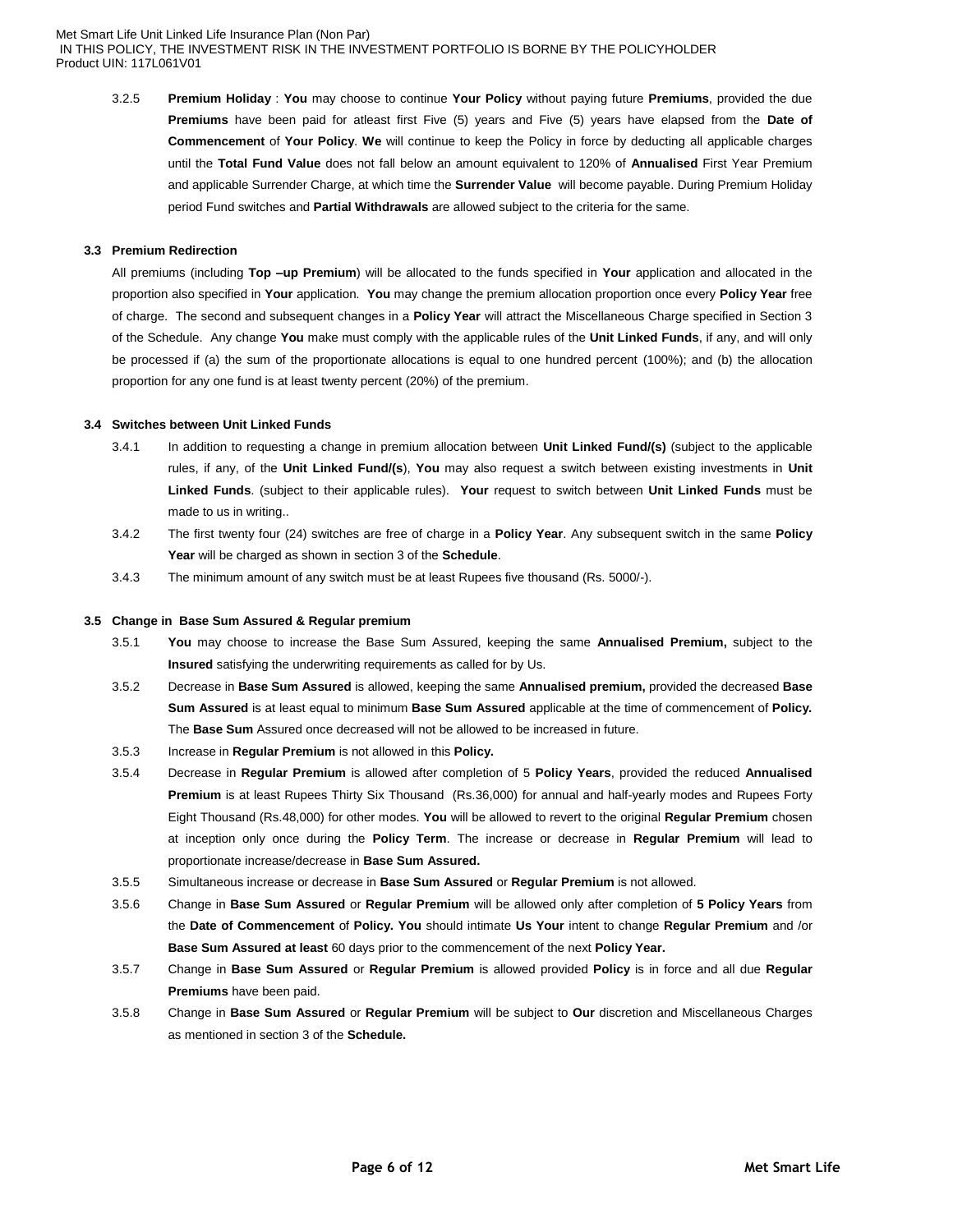# **4 Fund Provisions**

# **4.1 Unit Allocation**

**The Base Premium/Top-up premium** (if any) net of allocation charges will be allocated to the **Unit Linked Fund**s **You** had chosen in the **Application**, subject to a minimum allocation proportion of each fund being 20% and further subject to applicable rules, if any, of the said **Unit Linked Fund**.

The **Base Premium/ Top-up premium** (if any) net of allocation charges will be used to buy **Unit**s in the chosen **Fund**s using the **Net Asset Value** as determined in Section 4.4 subject to the following:

- 4.1.1 If the premium is received by Local Cheque/DD (payable at par where the premiums are received) before 1500 hours on a **Business Day**, the **Valuation Date** will be the same **Business Day**.
- 4.1.2 If the premium is received by Local Cheque/DD (payable at par where the premiums are received) after 1500 hours on a **Business Day**, the **Valuation Date** will be the next **Business Day**.
- 4.1.3 If the premium is received by any other authorized mode, the **Valuation Date** will be the **Business Day** on which the payment is realised.
- 4.1.4 If no valuation is undertaken on a **Business Day**, then the **Valuation Date** will be the date when the next valuation is done. **Regular Premium** received prior to the due date will be allocated to the chosen **Unit Linked Funds** only on the due date.

#### **4.2 Unit Allocations & Nominal Value**

**Unit** allocations will be rounded up to four decimal places. The nominal value of **Unit**s is Rs.10 each

## **4.3 Valuation of Funds**

- 4.3.1 The assets to which the **Unit Linked Funds** are referenced will be valued daily and will be based on whether overall **Unit**s are to be purchased (Appropriation price) or sold (Expropriation price) in the **Unit Linked Funds** in order to meet the day to day transactions in that **Unit Linked Fund**.
- 4.3.2 **We** will determine the Appropriation price using the following methodology: (Market value of the assets held by the **Unit Linked Fund** plus expenses incurred in the purchase of assets plus the value of any current assets plus any accrued income net of Fund Management Charges as shown in Section 3 of the **Schedule** less the value of any current liabilities less provisions, if any)/number of outstanding units in the relevant **Unit Linked Fund**.
- 4.3.3 **We** will determine the Expropriation price of a **Unit Linked Fund** using the following methodology: (Market Value of the assets held by the **Unit Linked Fund** less the expenses incurred in the sale of such assets plus the value of any current assets plus any accrued income net of Fund Management Charges as shown in Section 3 of the **Schedule** less the value of any current liabilities, less provisions, if any)/number of outstanding in the relevant **Unit Linked Fund.**
- 4.3.4 **We** shall make all decisions about the selection and valuation of the assets to which a **Unit Linked Fund** is referenced subject to regulatory guidelines in the regard.
- 4.3.5 The **Unit Linked Fund** value will be calculated using the **Net Asset Value** on the correspoding **Valuation Date** falling on or immediately after the **Relevant Date**. If a request/notice is received:
	- 4.3.5.1 Before 1500 hours on a **Business Day**, the **Valuation Date** will be the same **Business Day**;
	- 4.3.5.2 After 1500 hours on a **Business Day**, the **Valuation Date** will be the next **Business Day**.
- 4.3.6 If no valuation is undertaken on a **Business Day**, then the **Valuation Date** will be the date when the next valuation is done.
- 4.3.7 **We** reserve the right to change these rules by sending **You** 15 days prior written notice.

## **4.4 Calculation of Net Asset Values**

**We** will calculate the **Net Asset Value** in accordance with the following formula:

(Market value of investments +/- Expenses incurred + Current Assets + Accrued Income - Current Liabilities and Provisions – Fund Management Charge) / (Number of outstanding **Unit**s under the relevant Unit Linked **Fund**)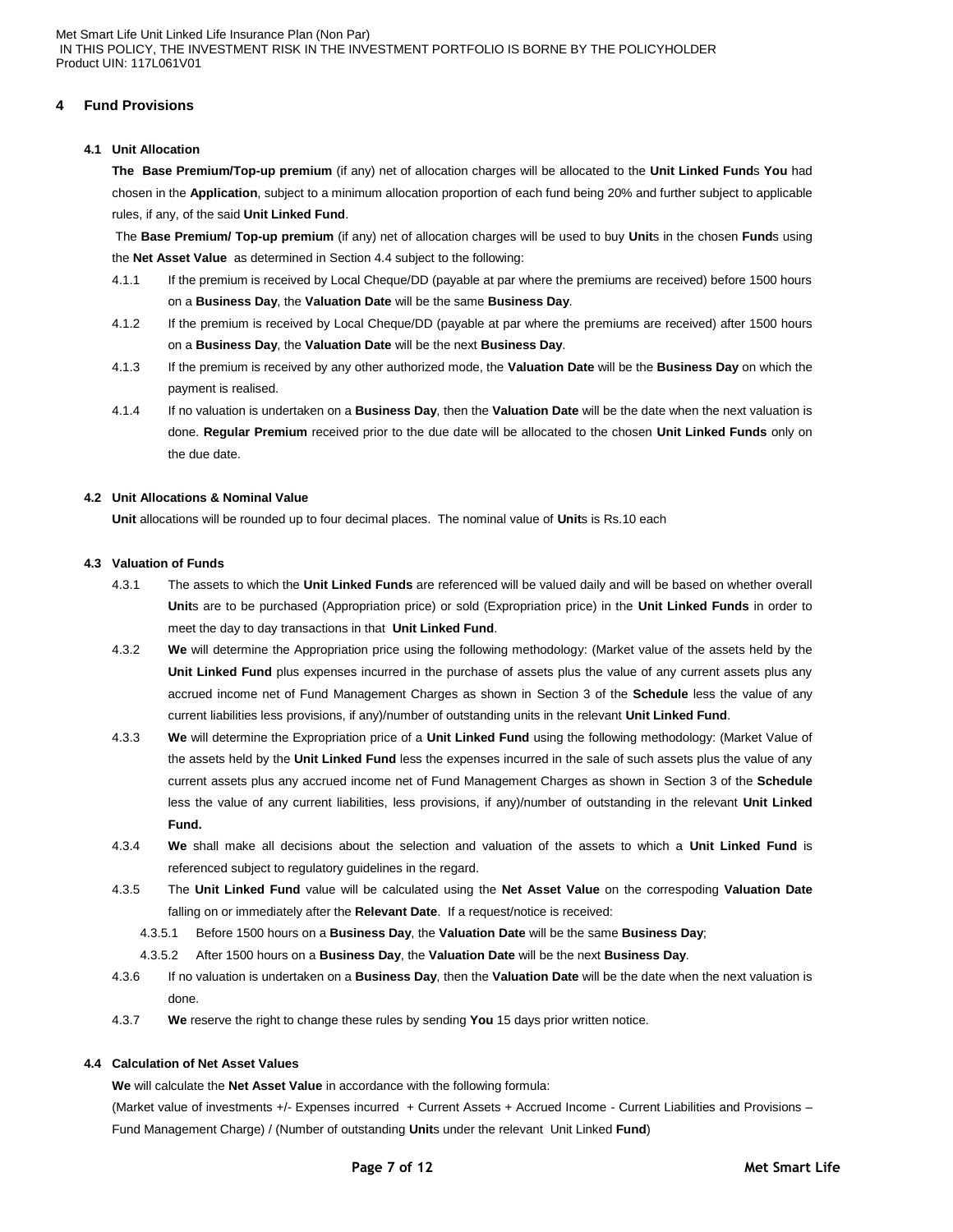The **Net Asset Value** will be rounded up to four decimal places but there will be no difference between the prices at which **Unit**s are bought or sold on a particular day.

### **4.5 Limitation of Interest**

The allocation of units to the **Unit Account** shall operate solely for the purpose of determining the value of the benefits under the **Policy**. The assets to which the **Unit Linked Fund**s are referenced, and any income arising from these assets, is and shall remain **Our** property at all times. Accordingly, the **Policy** does not confer any title to or any beneficial interest in any such assets or **Our** other assets, or to any income from these assets including, but not limited to, any assets to which any **Unit Linked Fund** is referenced or income from it.

## **4.6 Changes in existing Fund**

- 4.6.1 **We** may at **Our** sole and absolute discretion establish a new **Unit Linked Fund** or close any of the existing **Unit Linked Funds** stated in Section 2 of **The Schedule** with the prior approval of the Insurance Regulatory and Development Authority
- 4.6.2 **You** will be given at least 4 weeks prior written notice of the **Unit Linked Fund** closure date**.** If **You** have not informed **Us** of another **Unit Linked Fund** to which the closing **Fund Value** is to be switched before the **Unit Linked Fund** closure date, then **We** will automatically switch the said **Fund Value** to the **Unit Linked Fund** which offers the highest proportion of investment in Government Securities. **We** will not charge any switching fee for any such **Unit Linked Fund** closure

#### **4.7 Change to Term and conditions**

- 4.7.1 **We** reserve the right to change these terms and conditions, the rules for the **Unit Linked Funds** and the benefits conferred by the **Policy** if there is a change in the law, legislation or taxation affecting **Us** or the **Unit Linked Funds** or the **Policy**, or if there is a change in circumstances which makes it impossible or impracticable for **Us** to follow these terms and conditions with prior approval from the Insurance Regulatory and Development Authority.
- 4.7.2 **We** will intimate **You** about any changes to the terms and conditions, rules for the Unit **Linked Funds** and benefits within four weeks from the date of effecting such changes. If **You** do not agree with the changes and do not so intimate **Us** within four weeks after **We** have sent intimation thereof, it will be deemed that **You** have accepted the change. If **You** give notice of **Your** objection within 4 weeks after the company has sent intimation thereof, **You** will be allowed to **Surrender** the **Units** in the **Unit Account** and terminate the **Policy.**

# **5 Ownership Provisions**

## **5.1 The Policyholder**

**You** are the Policyholder and beneficiary of this **Policy** as shown on Section 1 of the **Schedule** until changed. Only **You** can, during the **Insured"s** lifetime, exercise all rights, privileges and options provided under this **Policy** subject to any assignee's rights.

## **5.2 Nomination & Assignment**

- 5.2.1 If **You** are also the **Insured** under this **Policy**, then at any time before the **Date of Maturity You** may nominate an individual or change any existing nomination by giving **Us** prior written notice. No nomination or change in **Nominee** will be effective before it is registered in **Our** records and **We** have sent an endorsement confirming the identity of the **Nominee**.
- 5.2.2 If no nomination has been made or all **Nominee(s)** die before payment becomes due under the **Policy**, then **Our** payment to **You** or **Your** legal heirs or **Your** legal representatives will be a final and valid discharge of **Our** obligations under the **Policy**.
- 5.2.3 If the **Nominee** is a minor at the time payment becomes due under the **Policy**, then **We** shall make payment to the **Appointee, You** named in the **Application**.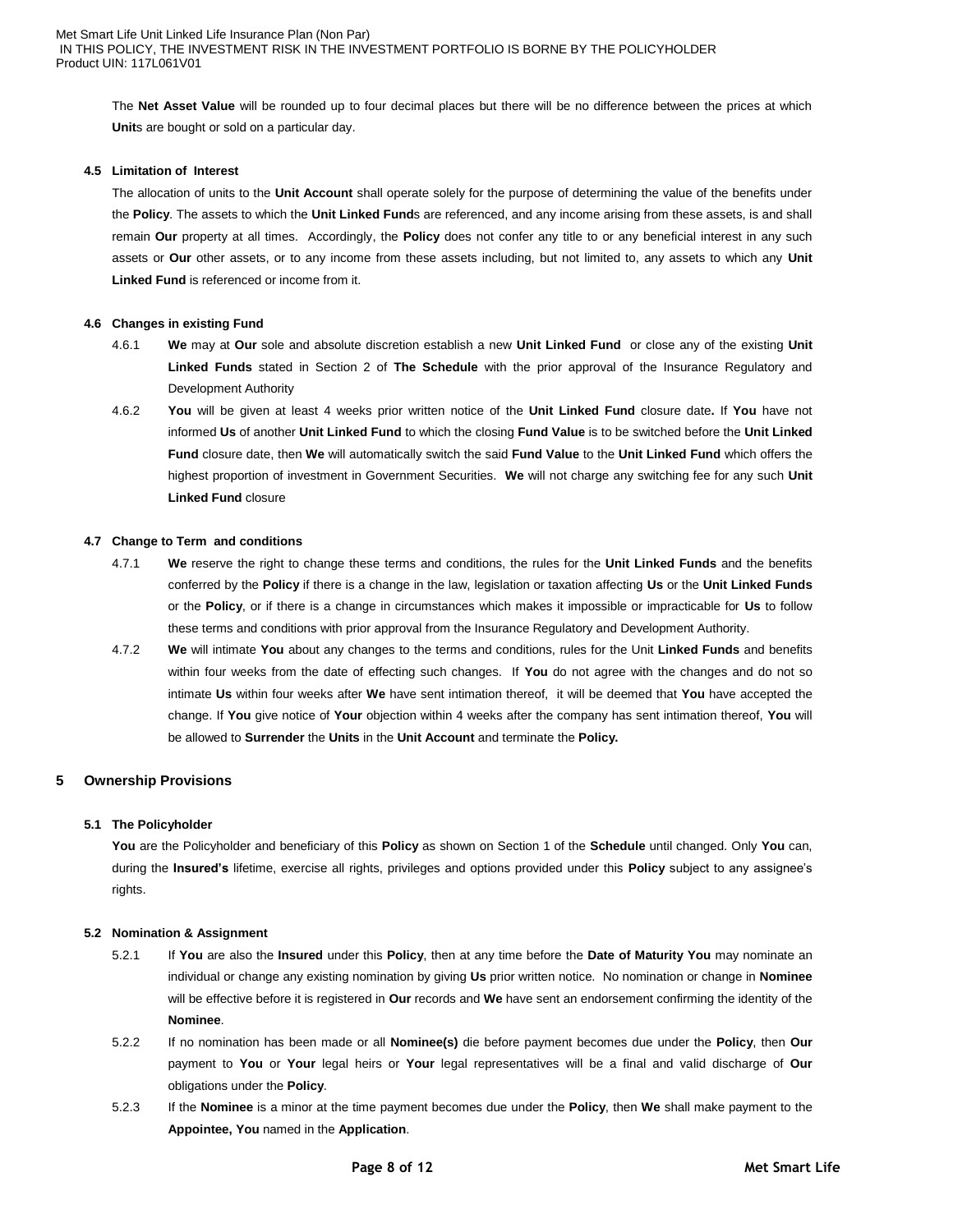- 5.2.4 **You** may assign this **Policy** by giving **Us** written notice. An assignment will be effective against **Us** only once **We** have received written notice of the assignment, a copy of the **Policy** document and **We** have sent an endorsement confirming that the assignment has been recorded.
- 5.2.5 In registering an assignment or nomination, **We** do not accept any responsibility or express any opinion as to its validity or legality.
- **5.3 Automatic Vesting of ownership**: If the **Insured** is a minor at the commencement of the **Policy**, the **Policy** will automatically vests on the life of the **Insured** on the date he/she attains 18 years of **Age**. In such cases, **We** will recognize the **Insured** to be the Policyholder from the vesting date.

# **6 Termination of Policy**

The **Policy** will be terminated on the earliest of the following:

- a) The date of confirmation by **Us** of the **Surrender** of the **Policy**
- b) **Date of Maturity** of the **Policy**
- c) The date of receipt of the intimation of death of the **Insured**
- d) Automatic termination as described in Section 3.3

## **7 General Provisions**

- **7.1 Free Look Period: You** have a period of 15 days from the date of receipt of the **Policy** to review the terms and conditions of this **Policy**. If you have any objections to the terms and conditions, You have the right to cancel the **Policy** by giving written notice to **Us** stating the reasons for **Your** objection and **You** will receive an amount equal to non-allocated premiums plus charges levied through cancellation of units plus Fund Value at the date of cancellation subject to deduction of expenses towards medical examination, stamp duty and proportionate risk premium for the period of cover Such notice must be signed by **You** and received directly by **Us** within 15 days after **You** or **Your** designated agent receive the **Policy**
- **7.2 Grace period**: A grace period of thirty (30) days (15 days for monthly mode) from the premium due date will be allowed for all modes of payments of each subsequent **Regular Premium**. The **Policy** will remain in force during the Grace Period. If any **Regular Premium** remains unpaid at the end of its grace period, the **Policy** shall lapse from the date of the first unpaid **Regular Premium** subject to the conditions as mentioned in section 3.3.
- **7.3 Taxes:** Service tax is applicable as per governing laws and the same shall be borne by **You**. **We** reserve the right to recover from **You**, any levies or duties or taxes (including but not limited to service tax), as imposed by the government from time to time.
- **7.4 Suicide:** If the **Insured** commits suicide whilst sane or insane within One (1) year from the **Date of Issue** or the date of the last reinstatement, whichever is later, **Our** liability to make any payment under this **Policy** shall be limited to the **Total Fund Value**  as on the **Relevant Date**.
- **7.5 Currency & place of payment:** All amounts payable either to or by **Us** will be paid in the currency shown in Section 1 of the **Schedule**. Such amounts will be paid by a negotiable bank draft or cheque drawn on a bank in the country in which the currency of this **Policy** is denominated
- **7.6 Disclosure:** This **Policy** has been issued on **Your** representation that **You** have made full and accurate disclosures of all material facts and circumstances and that **You** have not misrepresented or suppressed any material facts or circumstances. In the event it comes to **Our** knowledge that **You** have misrepresented or suppressed any material facts and circumstances **We**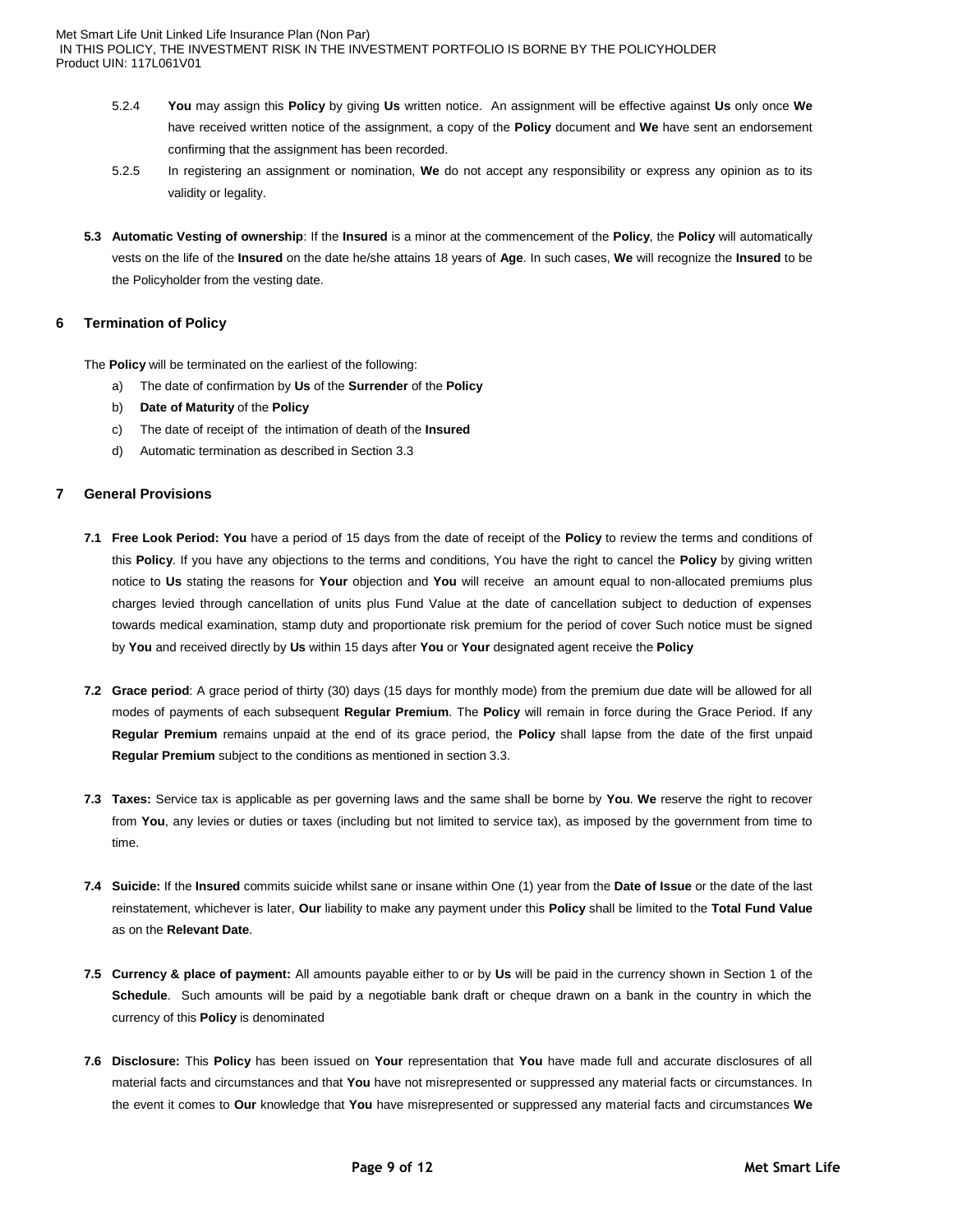### Met Smart Life Unit Linked Life Insurance Plan (Non Par)

IN THIS POLICY, THE INVESTMENT RISK IN THE INVESTMENT PORTFOLIO IS BORNE BY THE POLICYHOLDER Product UIN: 117L061V01

shall reserve the right to take such action, as **We** deem appropriate including cancellation of the **Policy** and forfeiture of the **Regular Premium(s)** received.

If **You** or anyone acting for **You** or at **Your** direction or with **Your** knowledge makes or advances any claim knowing it to be false, fraudulent or dishonest in any respect, then this **Policy** will be void and any payments due to **You** or made by **You** will be forfeited.

- **7.7 Proof of Age**: Subject to Section 45 of the Insurance Act 1938, if the actual age of the **Insured** differs from the **Age** stated in the **Application** then:
	- 7.7.1 If the **Insured**'s actual age is higher than **Age** stated in the **Application**, then the accumulated difference between the **Mortality Charges** applied and applicable to the actual age will be paid to **Us** from the **Date of commencement**  with interest at such rate and in such manner as **We** charge for the late payment of **Regular premium**. The difference so paid will not be used to buy **Unit**s. If such difference and interest is not paid within of it being requested, **We** are hereby authorised to recover the same by the cancellation of **Unit**s.
	- 7.7.2 If the **Insured**'s actual age is lower than **Age** stated in the **Application**, the **Mortality Charges** shall be altered corresponding to the actual age from the **Date of commencement** and **We** may, at **Our** discretion, refund without interest the accumulated difference between the corrected **Mortality Charges** and the original **Mortality Charges.**
	- 7.7.3 If the **Insured**'s actual age is such that it would have made him ineligible for this **Policy**, then **We** may at **Our** option cancel the **Policy** and refund the surrender value as per section 2.3

#### **7.8 Claims Procedure**

- 7.8.1 **We** will not be obliged to make any payment of **Death Benefit** unless and until **We** have received all of the information and documentation **We** request, including but not limited to
	- The Original **Policy** document.  $\bullet$
	- The Claim forms as prescribed by **Us.**  $\bullet$
	- The official death certificate issued by a competent governmental authority.
	- Written intimation of death by the Policyholder, **Nominee**, Appointee or legal heir.
	- First Information Report, Police inquest report and a post-mortem report where the death is due to an unnatural  $\bullet$ cause.
	- Proof of title to the **Policy** where applicable
	- **Nominee**/legal heir Identification and Address proof as per regulatory requirement.
- 7.8.2 **We** will not be obliged to make any payment of the **Maturity Benefit** unless and until **We** have re**ceived** all of the information and documentation **We** request, including but not limited to
	- $\bullet$ The **Policy** document
	- The claim forms as prescribed by **Us**  $\bullet$
	- The discharge voucher as prescribed by **Us**  $\bullet$
- **7.9 Loss of the Policy document**: If the **Policy** is lost or destroyed, **You** may make a written request for a duplicate **Policy** which **We** will issue duly endorsed to show that it is in place of the original document, as long as **You** first pay **Us** the fee **We** prescribe for issuing the duplicate **Policy**. Upon the issue of a duplicate **Policy**, the original will cease to have any legal force or effect.
- **7.10 The Policyholder"s Rights** ; To exercise **Your** rights, under this **Policy**, **You** should follow the procedures stated in this **Policy**. If **You** want to request a change in payment mode, payment of **Top-Up Premium**, change in **Nominee**, change an address or any other action by **Us**, **You** should do so only on the forms prescribed for each purpose. These forms are available from the **Your** Financial Advisor or from **Our** local office.
- **7.11 Travel, Residence and Occupation**: This **Policy** does not impose any restrictions as to travel, residence or occupation, except as otherwise provided in any special provisions to this **Policy** or notified by local governments for travel advisory risks.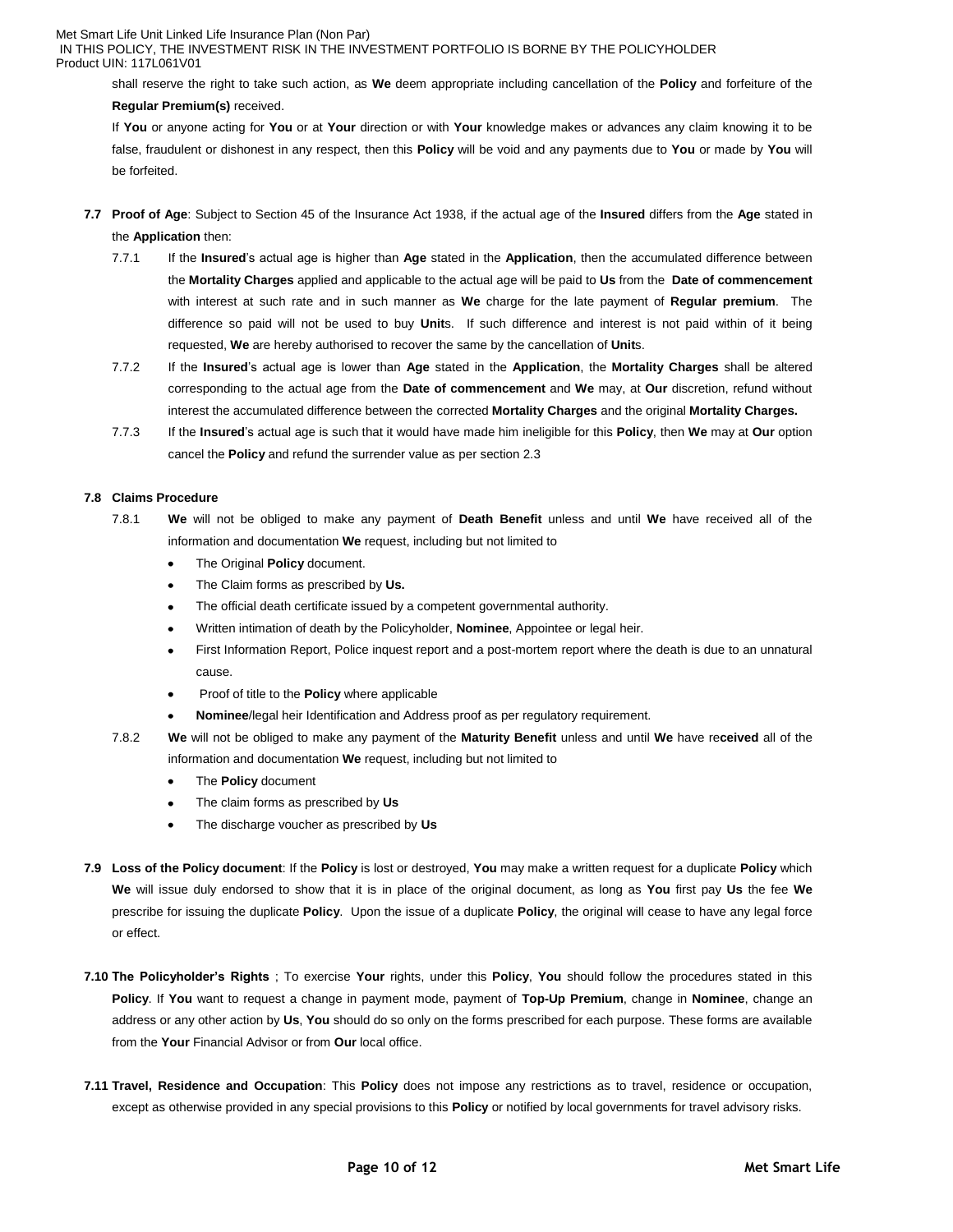- **7.12 Governing Law & Jurisdiction**: The terms and conditions of the **Policy** shall be governed by and be subject to Indian law and be subject to the sole and exclusive jurisdiction of the courts situated in Bangalore.
- **7.13 Address for Communication**: All notices and communications in respect of this **Policy** shall be addressed to **Us** at the following address:

**MetLife India Insurance Company Limited Registered Office, "Brigade Seshamahal" 5, Vani Vilas Road, Basavanagudi, Bangalore – 560 004.**

## **7.14 Grievance Redressal Mechanism**

In case **You** have any query or complaint/grievance, **You** may approach **Our** office at the following address:

**MetLife India Insurance Company Ltd., "Brigade Seshamahal" 5 Vani Vilas Road Basvangudi Bangalore – 560 004 India.** 

**Toll Free Help line: 1-800-425-6969 (8am –8pm) Phone: +91 80 2650 2244 Fax +91 80 41506969 Email[: indiaservice@metlife.com](mailto:indiaservice@metlife.com) Web: www.metlife.co.in** 

Please address **Your** queries or complaints to the Customer Services Department, and **Your** grievances to the Grievance Redressal Officer, who are authorized to review **Your** queries or complaints or grievances and address the same. Please note that only an officer duly authorized by **Us** has the authority to resolve **Your** complaints and grievances. **We** shall in no way be responsible, or liable, or bound by, any replies or communications or undertakings, given by or received from, any financial advisor or any employee who was involved in selling **You** this **Policy**.

**7.15** In case **You** are not satisfied with the decision of the above office, or have not received any response within 10 days, **You** may contact the following official of the Insurance Regulatory and Development Authority for resolution:

> **Grievance cell (Complaint against Life insurer) Insurance Regulatory and Development Authority Parishrama Bhawanam, 5-9-58/B, Basheerbagh, Hyderabad – 500 004. Phone: +91-40- 6682 0964/6678 9768 (Ext –251) E-mail: [lifecomplaints@irda.gov.in](mailto:lifecomplaints@irda.gov.in)**

- **7.16** In case **You** are not satisfied with the decision/resolution of the Company, **You** may approach the Insurance Ombudsman at the address enclosed as Annexure A, if **Your** grievance pertains to:
	- $\bullet$ Insurance claim that has been rejected or dispute of a claim on legal construction of the **Policy**
	- Delay in settlement of claim
	- Dispute with regard to premium
	- Non-receipt of **Your Policy** document